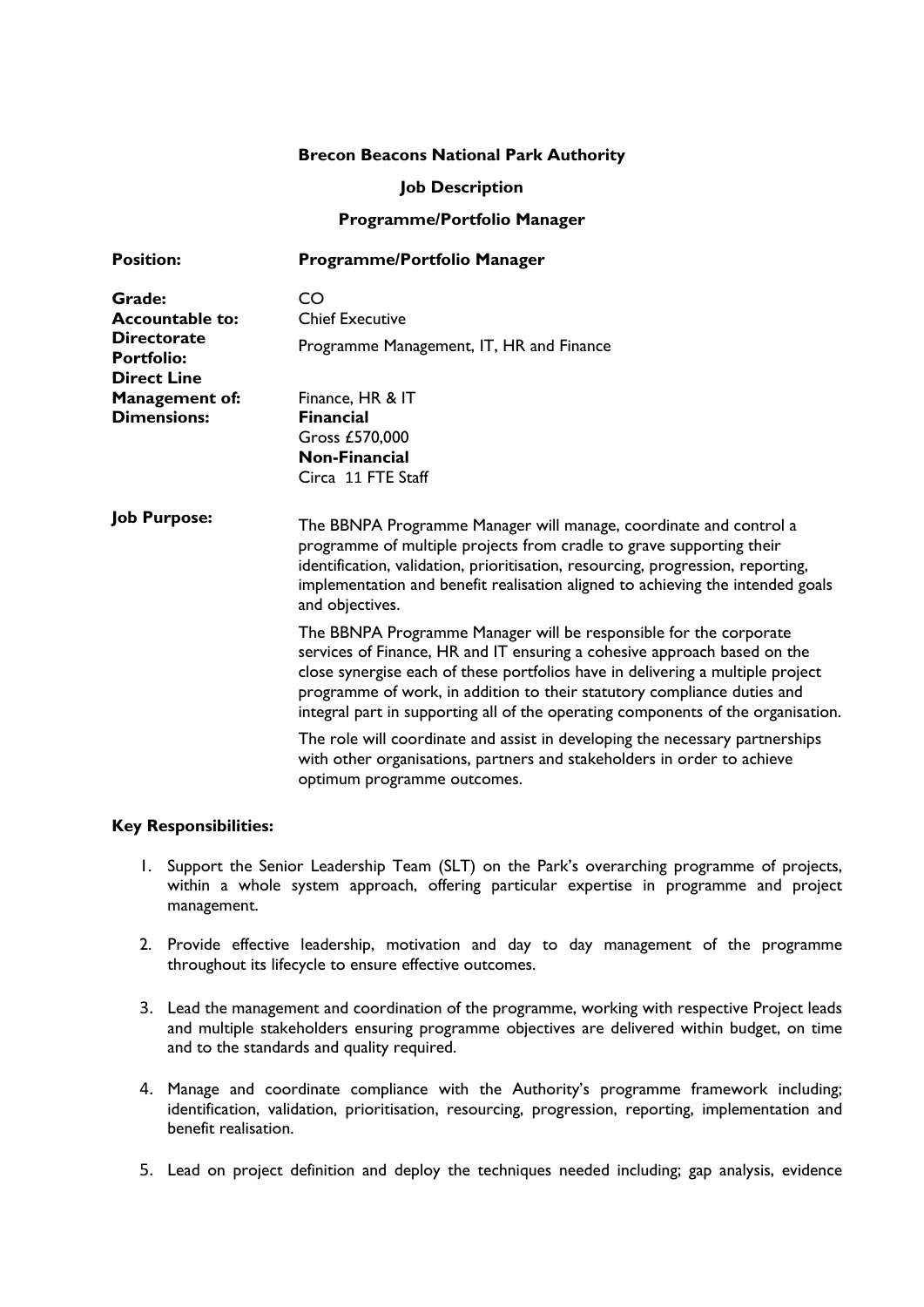appraisal, option appraisal, business case, specifications and standard project documentation including; initiation documents, charter, project plan, risk and issue logs, communications and benefit realisation plans.

- 6. Define resource requirements including financials in conjunction with project leads.
- 7. To be proactive and agile in supporting multiple projects, ensuring people, process, systems, and tools are engaged, adjusted and deployed effectively in alignment with strategic programme priorities and deliverables.
- 8. Promote and maintain an open and proactive communication culture across the programme via effective two-way systems that promote awareness, engagement and Inclusivity.
- 9. Ensure a robust framework of programme governance including; performance, outcomes, financials, capacity, audit, risk management and decision making that are embedded and adhered to.
- 10. Coordinate and collate the production of performance reports, reporting on programme progress, outputs, next steps, deliverables, resource requirements, risks and issues.
- 11. Support the development and maintenance of a culture which places and embeds robust programme management approaches at the heart of all projects undertaken by the Parks.
- 12. Provide support, advice, guidance and assistance to respective project leads and team members to promote consistent, methodology, project management discipline, focused on embedding a culture of continuous improvement, high performance and objective delivery.
- 13. Working with respective project leads and stakeholders, to establish benefits baseline and realisation plans for the programme of work.
- 14. The post holder will support colleagues and transfer skills in order to grow and develop programme and project across the organisation.
- 15. Provide leadership and direction to the Authority's corporate services of Finance, HR and IT.
- 16. Lead and continuously develop/improve the portfolio of services to be as efficient and effective as possible.
- 17. Directly line manage the Finance Manager (Section 151 Officer), Human Resources Officer and IT Function.
- 18. Lead, promote and encourage a culture of continuous improvement across the organisation empowering all to contribute, develop and implement efficient and effective solutions in the short, medium and long term.
- 19. To be a member of the National Park Authority's SLT.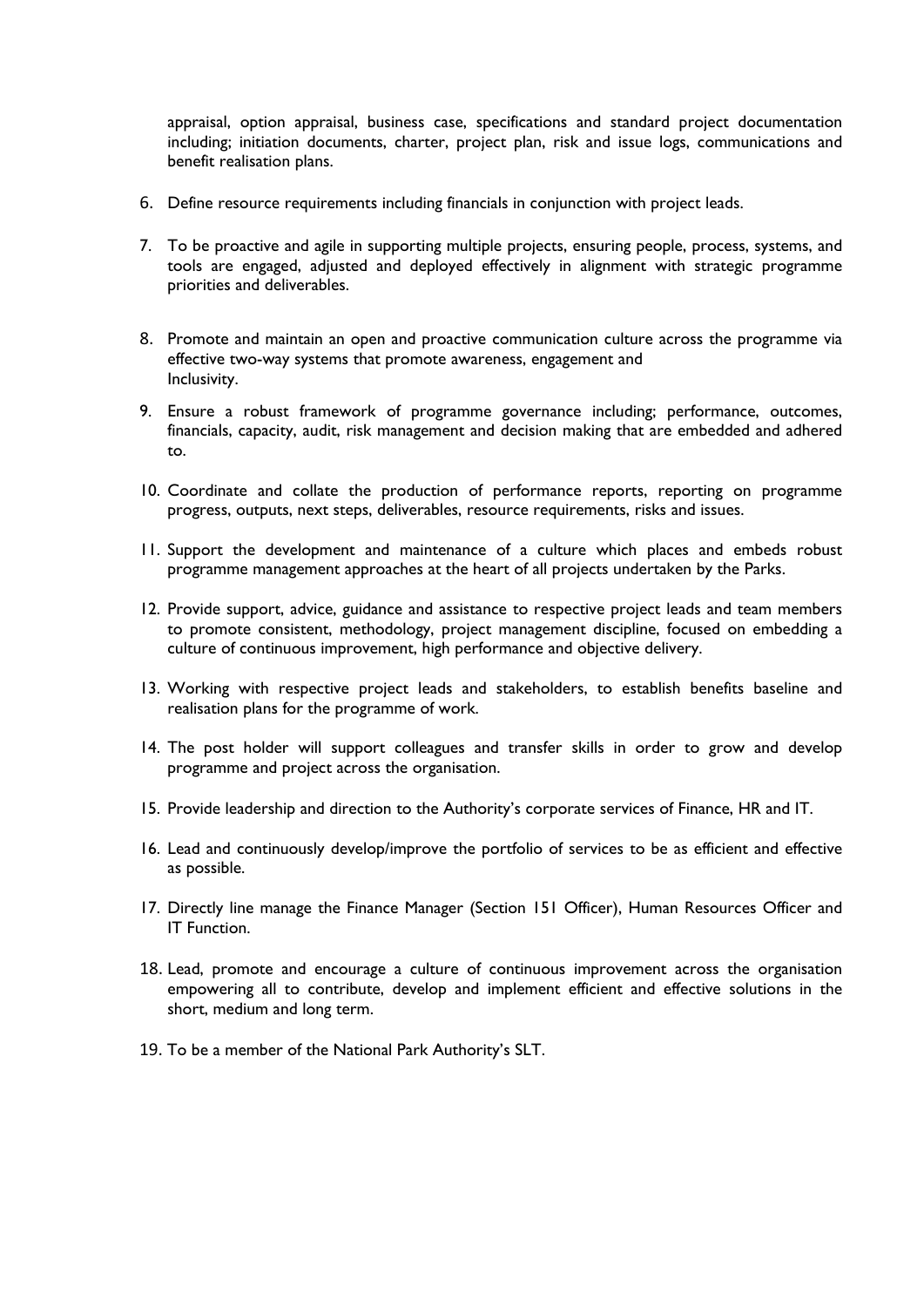#### **Performance**

- 20. To coordinate and deliver the Authority's programme of projects.
- 21. To lead on ensuring operational compliance with all relevant regulatory frameworks and legislation relevant to the programme framework.
- 21. Ensure reporting protocols and information are met including; quality, promptness and effectiveness.
- 22. To ensure effective cross functional matrix working across the programme brief
- 23. To work closely with SLT members ensuring cohesiveness and clear accountability in respect of objective outcomes and delivery across the programme brief.
- 24. To ensure effective leadership, management, communication and engagement across the portfolio of services (Finance, HR, I.T and Programme Management).
- 25. All information management and technology related matters, including acting as the Authority's point of contact and responsible officer for information risk
- 26. Such other duties as are commensurate with the objectives and grade of the post, as directed from time to time by the Chief Executive.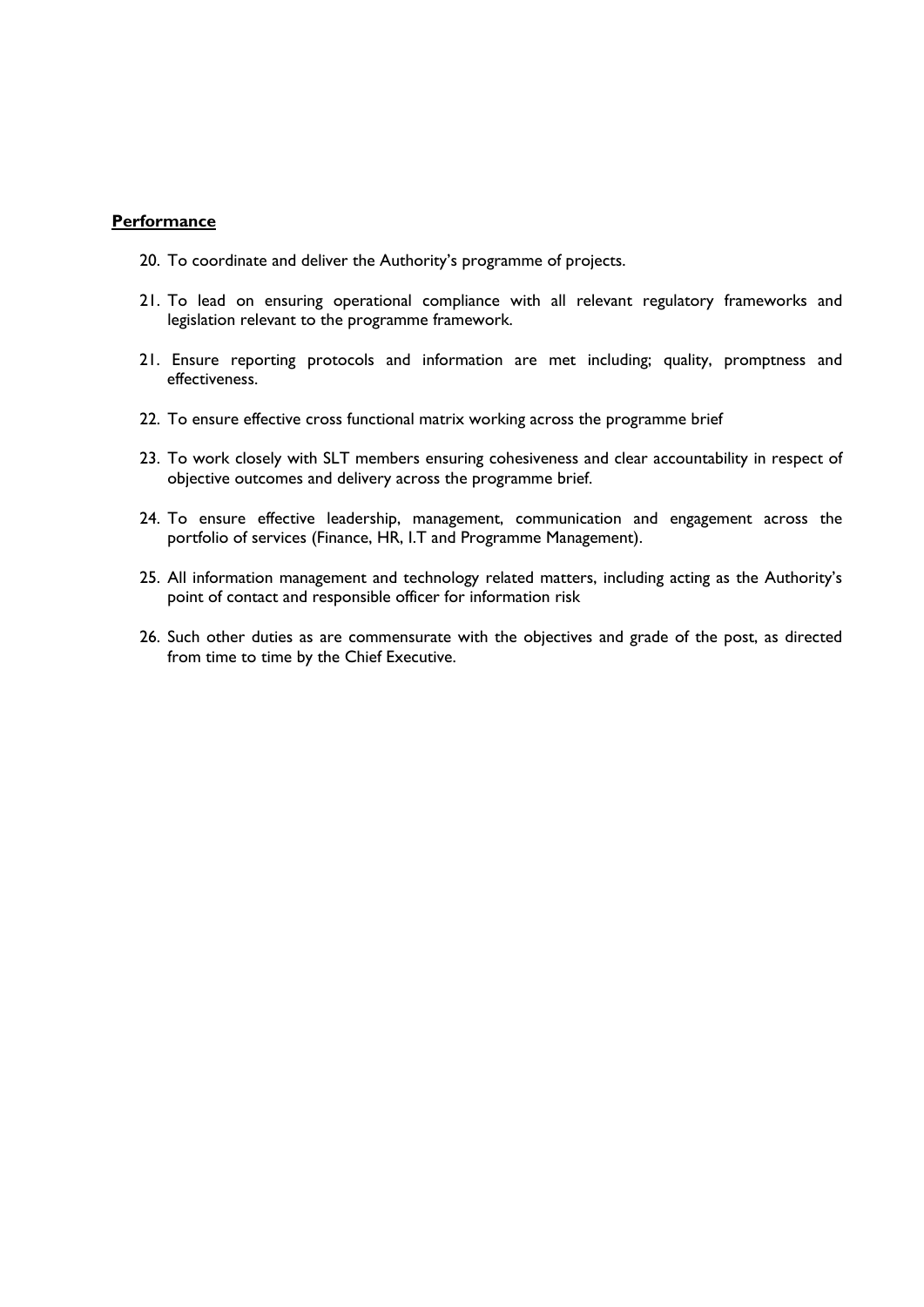# **Brecon Beacons National Park Authority**

# **Person Specification**

# **Programme/Portfolio Manager**

| The successful candidate must be able to demonstrate evidence of the following criteria:                                                                                                                                               |            |            |  |  |  |
|----------------------------------------------------------------------------------------------------------------------------------------------------------------------------------------------------------------------------------------|------------|------------|--|--|--|
|                                                                                                                                                                                                                                        | Essential  | Desirable  |  |  |  |
| <b>Qualifications</b>                                                                                                                                                                                                                  |            |            |  |  |  |
| Educated to degree level or equivalent in a relevant discipline.                                                                                                                                                                       |            |            |  |  |  |
| Project Management Qualified e.g. Prince 2 and / or Managing<br>Successful programmes (MSP)                                                                                                                                            |            |            |  |  |  |
| Management qualification e.g. ILM Level 7                                                                                                                                                                                              |            | V          |  |  |  |
| Membership of appropriate professional body or evidence of continuing<br>professional development (CPD).                                                                                                                               |            | V          |  |  |  |
| <b>Knowledge</b>                                                                                                                                                                                                                       |            |            |  |  |  |
| Evidence of thinking cross-functionally and cross organisationally,<br>beyond one's own professional areas of specialism is important as is the<br>ability to conceptualise new, collaborative ways of achieving shared<br>goals.      | $\sqrt{ }$ |            |  |  |  |
| Demonstrate excellent knowledge and experience of effective budgeting<br>and resource allocation.                                                                                                                                      |            | $\sqrt{ }$ |  |  |  |
| Knowledge of project management tools, methodologies and<br>techniques.                                                                                                                                                                | $\sqrt{ }$ |            |  |  |  |
| Basic knowledge of IT infrastructure and technologies that would<br>support a small / medium size organisation.                                                                                                                        |            | $\sqrt{ }$ |  |  |  |
| Demonstrate a good understanding of the BBNPA's role in the park area                                                                                                                                                                  |            | $\sqrt{ }$ |  |  |  |
| Have a good appreciation of work and governance in the public sector.                                                                                                                                                                  |            | $\sqrt{ }$ |  |  |  |
| <b>Experience</b>                                                                                                                                                                                                                      |            |            |  |  |  |
| Proven experience of successfully managing and delivering a wide range<br>of complex and high value projects and programmes within a diverse<br>workload to a structured project management process such as PRINCE 2<br>or equivalent. | V          |            |  |  |  |
| Management experience of a range of services.                                                                                                                                                                                          |            | $\sqrt{ }$ |  |  |  |
| Experience of matrix / cross-functional working.                                                                                                                                                                                       |            |            |  |  |  |
| Experience of successfully monitoring and evaluating performance and                                                                                                                                                                   | V          |            |  |  |  |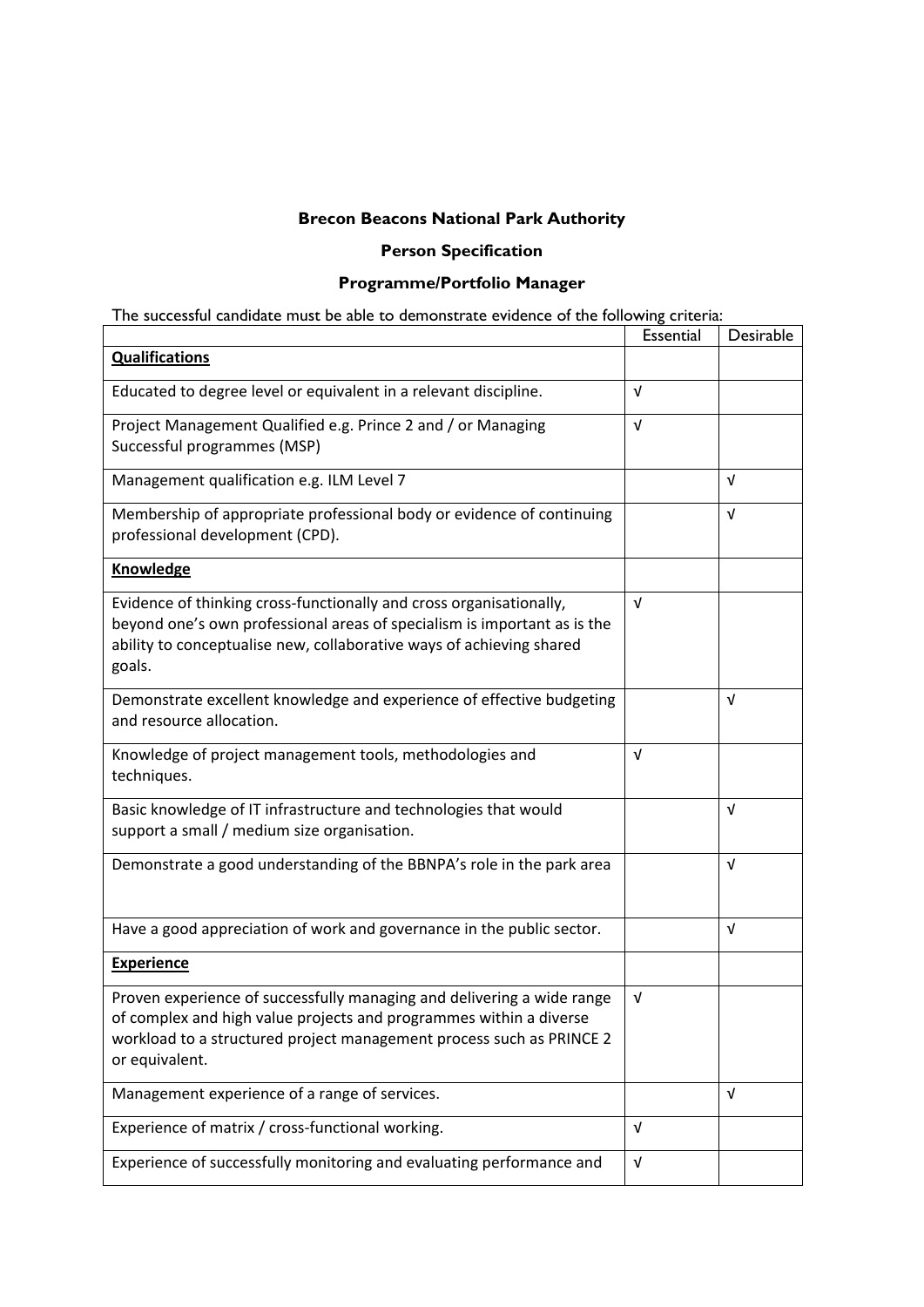| objective delivery.                                                                                                                                                                                                 |            |            |
|---------------------------------------------------------------------------------------------------------------------------------------------------------------------------------------------------------------------|------------|------------|
| Demonstratable experience preferably in the public sector of                                                                                                                                                        |            |            |
| programme management within quality, time and financial parameters.                                                                                                                                                 |            |            |
| Experience of effective collaborative working and stakeholder<br>engagement.                                                                                                                                        |            |            |
| Experience of working with elected members in a political                                                                                                                                                           |            | $\sqrt{ }$ |
| environment.                                                                                                                                                                                                        |            |            |
| Evidence of creating and sustaining productive relationships with                                                                                                                                                   |            |            |
| colleagues and stakeholders.                                                                                                                                                                                        |            |            |
| Experience of risk management, including assessment, ranking,<br>reporting and mitigation                                                                                                                           |            |            |
| <b>Skills</b>                                                                                                                                                                                                       |            |            |
| Demonstratable, effective programme management skills and<br>techniques.                                                                                                                                            | $\sqrt{ }$ |            |
| Proven record of maintaining high standards and objective delivery.                                                                                                                                                 | $\sqrt{ }$ |            |
| Strong planning skills, able to plan effectively against deadlines in order<br>to produce timely outputs and deliverables.                                                                                          | $\sqrt{ }$ |            |
| Ability to be proactive and agile in supporting multiple projects                                                                                                                                                   | $\sqrt{ }$ |            |
| Demonstratable ability to communicate effectively including; reporting,<br>presentation and communication skills.                                                                                                   |            |            |
| Ability to write and populate project documentation including; initiation<br>documents, business cases, strategic plans, project plans and<br>performance reports.                                                  |            |            |
| Computer literate in the use of Microsoft Office software.                                                                                                                                                          | v          |            |
| Full driving licence                                                                                                                                                                                                | $\sqrt{ }$ |            |
| Welsh Language Level 0                                                                                                                                                                                              | $\sqrt{ }$ |            |
| <b>Personal Qualities</b>                                                                                                                                                                                           |            |            |
| A Manager who supports, empowers and engages with all stakeholders<br>across the organisation.                                                                                                                      |            |            |
| Have the initiative, vision and drive to develop the programme role<br>alongside the evolution of the NPA, and to make a positive contribution<br>to creating the culture and reputation of the whole organisation. |            |            |
| Self-Confident and personable communication style.                                                                                                                                                                  | $\sqrt{ }$ |            |
| Open to robust challenge & able to respond                                                                                                                                                                          |            |            |
| calmly and professionally.                                                                                                                                                                                          |            |            |